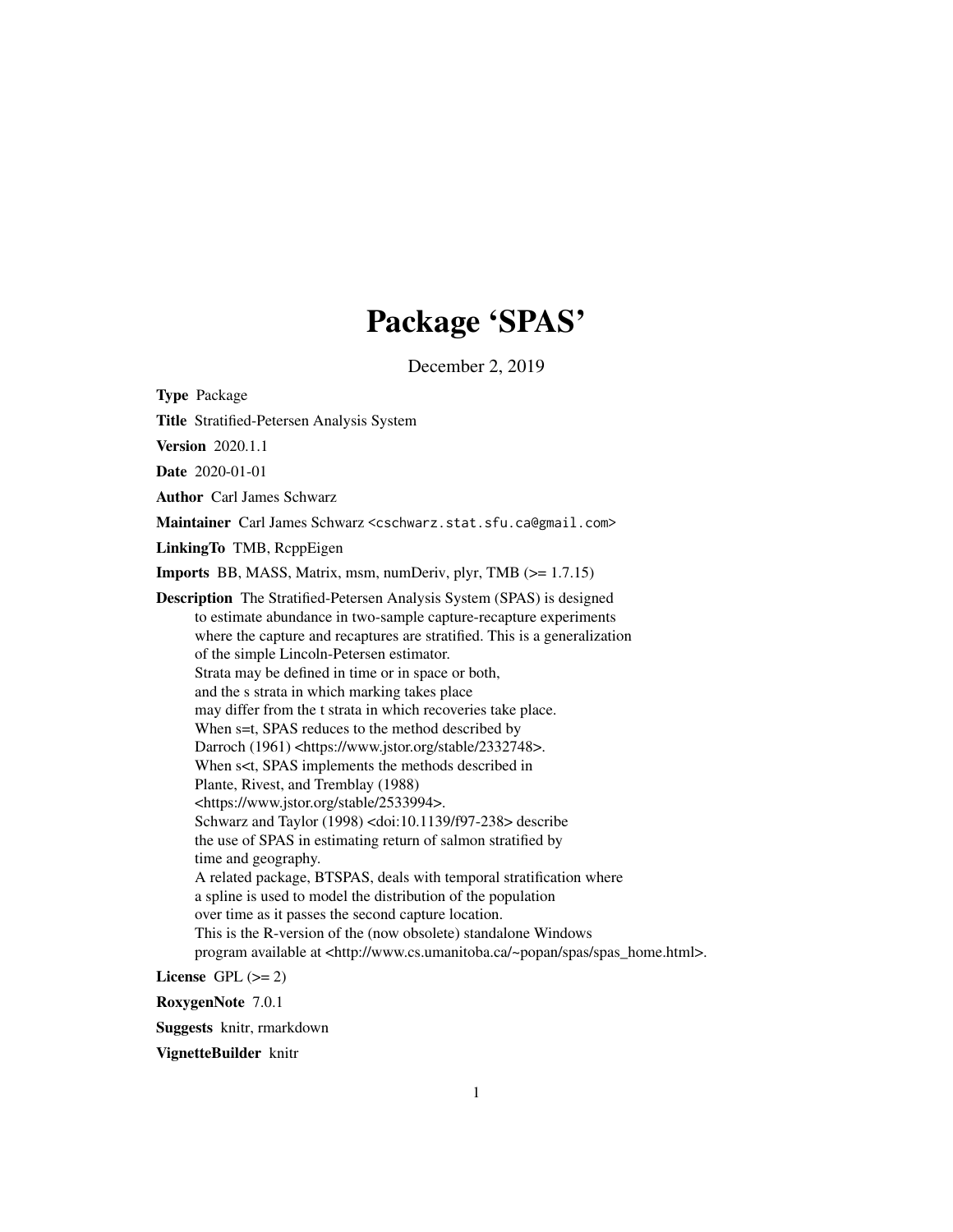<span id="page-1-0"></span>NeedsCompilation yes Repository CRAN Date/Publication 2019-12-02 09:30:11 UTC

## R topics documented:

| Index |  |  |  |  |  |  |  |  |  |  |  |  |  |  |  | $\mathbf{R}$ |
|-------|--|--|--|--|--|--|--|--|--|--|--|--|--|--|--|--------------|

SPAS.fit.model *Fit a Stratified-Petersen (SP) model using TMB.*

#### Description

This function fits a Stratified-Petersen (Plante, 1996) to data and specify which rows/columns of the data should be pooled. The number of rows after pooling should be  $\leq$  number of columns after pooling .

#### Usage

```
SPAS.fit.model(
  model.id = "Stratified Petersen Estimator",
  rawdata,
  row.pool.in,
  col.pool.in,
  row.physical.pool = TRUE,
  theta.pool = FALSE,CJSpool = FALSE,
  optMethod = c("nlminb"),optMethod.contribol = list(maxit = 50000),
  svd.cutoff = 1e-04,
  chisq.cutoff = 0.1)
```
#### Arguments

model.id Character string identifying the name of the model including any pooling...

rawdata  $\Delta n$  (s+1) x (t+1) of the raw data BEFORE pooling. The s x t upper left matrix is the number of animals released in row stratum i and recovered in column stratum j. Row s+1 contains the total number of UNMARKED animals recovered in column stratum j. Column t+1 contains the number of animals marked in each row stratum but not recovered in any column stratum. The rawdata[s+1, t+1] is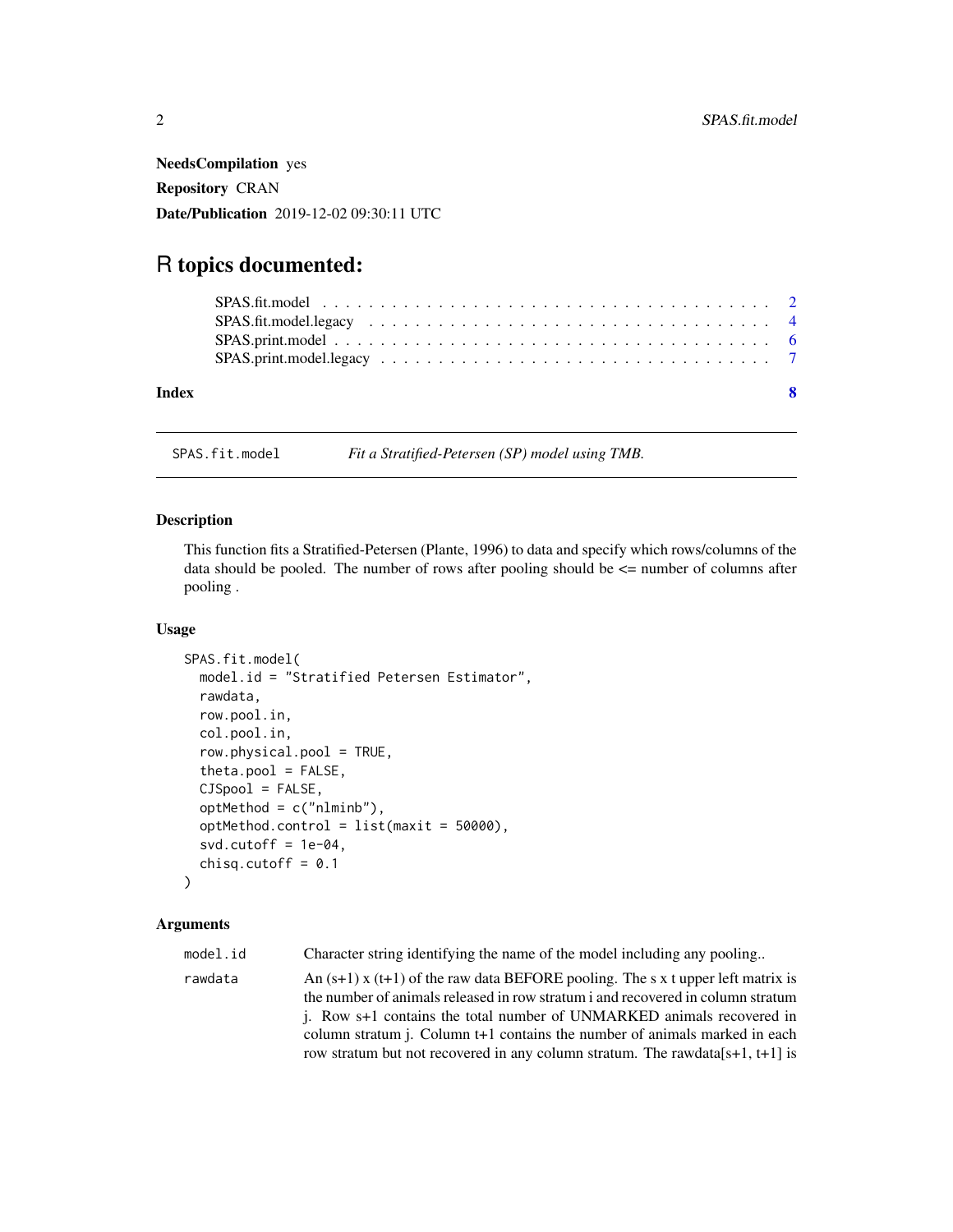not used and can be set to 0 or NA. The sum of the entries in each of the first s rows is then the number of animals marked in each row stratum. The sum of the entries in each of the first t columns is then the number of animals captured (marked and unmarked) in each column stratum. The row/column names of the matrix may be set to identify the entries in the output.

row.pool.in, col.pool.in

Vectors (character/numeric) of length s and t respectively. These identify the rows/columns to be pooled before the analysis is done. The vectors consists of entries where pooling takes place if the entries are the same. For example, if  $s=4$ , then row.pool.in =  $c(1,2,3,4)$  implies no pooling because all entries are distinct; row.pool.in=c("a","a","b","b") implies that the first two rows will be pooled and the last two rows will be pooled. It is not necessary that row/columns be continuous to be pooled, but this is seldom sensible. A careful choice of pooling labels helps to remember what as done, e.g. row.pool.in=c("123","123","123","4") indicates that the first 3 rows are pooled and the 4th row is not pooled. Character entries ensure that the resulting matrix is sorted properly (e.g. if row.pool.in= $c(123,123,123,4)$ , then the same pooling is done, but the matrix rows are sorted rather strangely.

row.physical.pool

Should physical pooling be done (default) or should logical pooling be done. For example, if there are 3 rows in the data matrix and row.pool.in= $c(1,1,3)$ , then in physical pooling, the entries in rows 1 and 2 are physically added together to create 2 rows in the data matrix before fitting. Because the data has changed, you cannot compare physical pooling using AIC. In logical pooling, the data matrix is unchanged, but now parameters  $p1=p2$  but the movement parameters for the rest of the matrix are not forced equal.

theta.pool, CJSpool

#### NOT YET IMPLEMENTED. DO NOT CHANGE.

| optMethod         | What optimization method is used. Defaults is the nlminb() function                                                                                                        |
|-------------------|----------------------------------------------------------------------------------------------------------------------------------------------------------------------------|
| optMethod.control |                                                                                                                                                                            |
|                   | Control parameters for optimization method. See the documentation on the dif-<br>ferent optimization methods for details.                                                  |
| svd.cutoff        | When finding the variance-covariance matrix, a singular value decomposition is<br>used. This identifies the smallest singular value to retain.                             |
| chisg.cutoff      | When finding a goodness of fit statistic using (obs-exp) $\frac{\gamma}{2}$ exp, all cell whose<br>$Exp <$ gof.cutoff are ignored to try and remove structural zero cells. |

#### Value

A list with many entries. Refer to the vignettes for more details.

#### Examples

|   |     | conne.data.csv <- textConnection(" |                          |             |                     |              |                          |    |          |     |
|---|-----|------------------------------------|--------------------------|-------------|---------------------|--------------|--------------------------|----|----------|-----|
|   | 21, | 0,                                 |                          |             | 0,                  | Ø            | $\overline{\phantom{a}}$ | 0, |          | 171 |
| 0 | 101 | 22,                                |                          | 1, 1        |                     | Ø            | $\sim$                   | 0  |          | 763 |
| 0 | 0   |                                    |                          | $128$ , 49, |                     | 0,           |                          | 0  | ting and | 934 |
| 0 | 0   | 0                                  | $\overline{\phantom{a}}$ | 48,         |                     | $12 \quad ,$ |                          |    | 0,       | 434 |
|   |     |                                    | 0,                       | 0           | $\cdot$ , , , , , , |              |                          | 0  |          | 49  |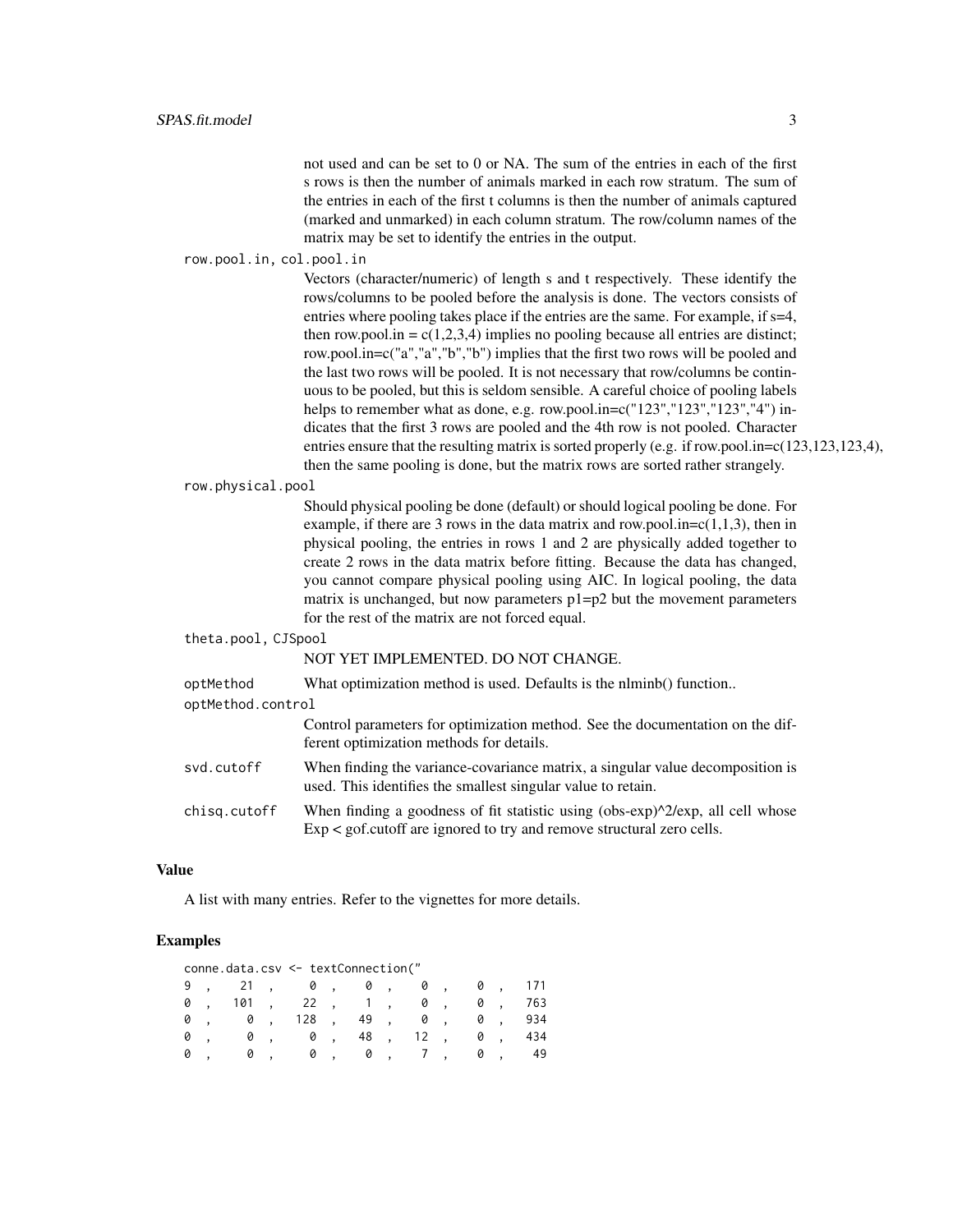```
0 , 0 , 0 , 0 , 0 , 0 , 4
351, 2736 , 3847 , 1818 , 543 , 191 , 0")
conne.data <- as.matrix(read.csv(conne.data.csv, header=FALSE))
close(conne.data.csv)
mod1 <- SPAS.fit.model(conne.data, model.id="Pooling rows 1/2, 5/6; pooling columns 5/6",
                    row.pool.in=c("12","12","3","4","56","56"),
                    col.pool.in=c(1,2,3,4,56,56))
```
SPAS.fit.model.legacy *Fit a Stratified-Petersen (SP) model using the legacy method without TMB. The preferred method is to use the SPAS.fit.model() function that used TMB.*

#### Description

This function fits a Stratified-Petersen (Plante, 1996) to data and specify which rows/columns of the data should be pooled. The number of rows after pooling should be  $\leq$  number of columns after pooling .

#### Usage

```
SPAS.fit.model.legacy(
  model.id = "Stratified Petersen Estimator",
  rawdata,
  row.pool.in,
  col.pool.in,
  row.physical.pool = TRUE,
  theta.pool = FALSE,CJSpool = FALSE,
  sd.noise.init.est = 0,
  optMethod = c("BBoptim", "optim"),
  optMethod.control = list(maxit = 50000, ftol = 1e-09, gtol = 1e-05),
  svd.cutoff = 1e-04,
  chisq.cutoff = 0.1)
```
#### Arguments

model.id Character string identifying the name of the model including any pooling... rawdata  $\text{An}(s+1) \times (t+1)$  of the raw data BEFORE pooling. The s x t upper left matrix is the number of animals released in row stratum i and recovered in column stratum j. Row s+1 contains the total number of UNMARKED animals recovered in column stratum j. Column t+1 contains the number of animals marked in each row stratum but not recovered in any column stratum. The rawdata $[s+1, t+1]$  is not used and can be set to 0 or NA. The sum of the entries in each of the first s rows is then the number of animals marked in each row stratum. The sum of

<span id="page-3-0"></span>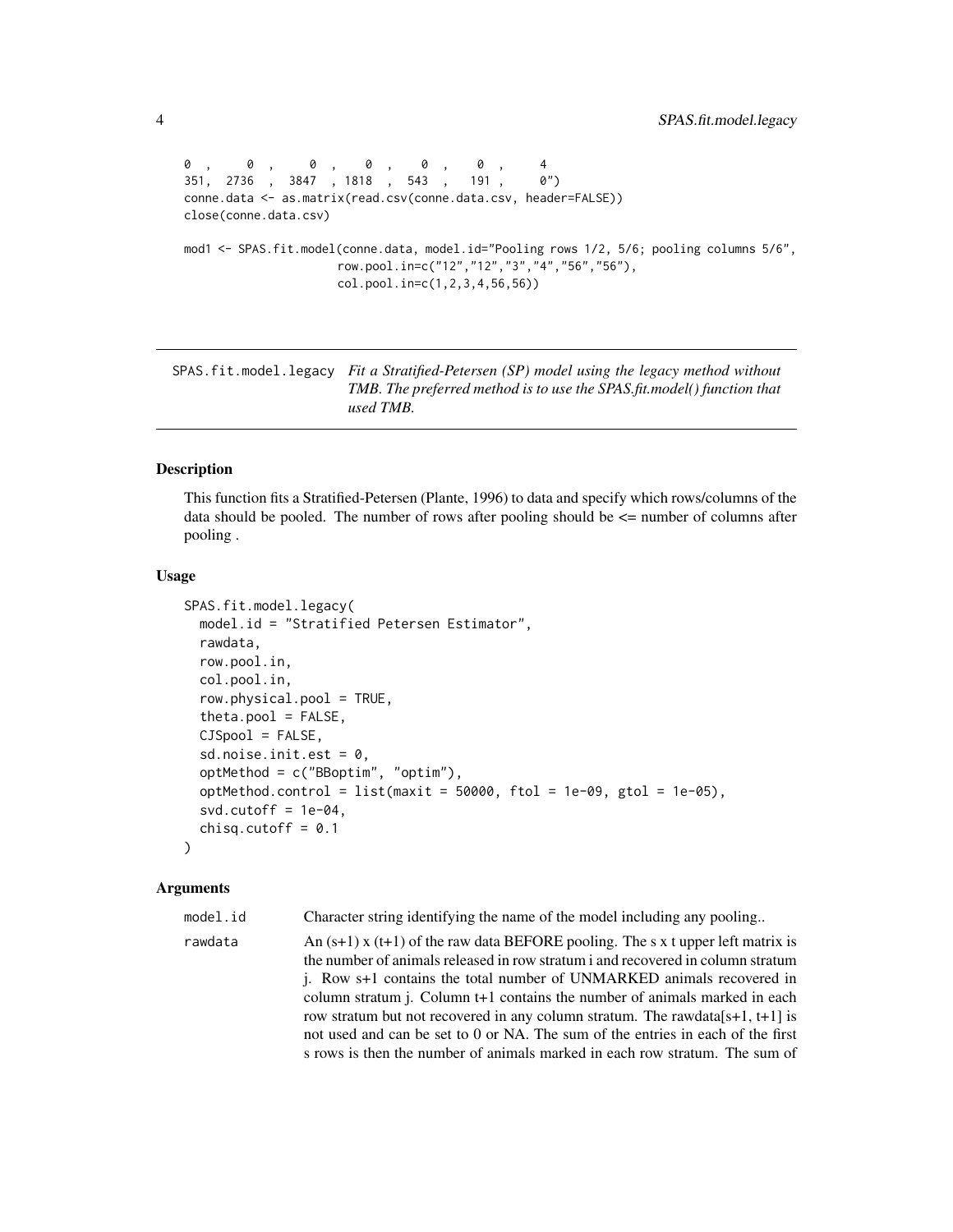the entries in each of the first t columns is then the number of animals captured (marked and unmarked) in each column stratum. The row/column names of the matrix may be set to identify the entries in the output.

#### row.pool.in, col.pool.in

Vectors (character/numeric) of length s and t respectively. These identify the rows/columns to be pooled before the analysis is done. The vectors consists of entries where pooling takes place if the entries are the same. For example, if s=4, then row.pool.in =  $c(1,2,3,4)$  implies no pooling because all entries are distinct; row.pool.in=c("a","a","b","b") implies that the first two rows will be pooled and the last two rows will be pooled. It is not necessary that row/columns be continuous to be pooled, but this is seldom sensible. A careful choice of pooling labels helps to remember what as done, e.g. row.pool.in= $c("123", 123", 123", 4")$  indicates that the first 3 rows are pooled and the 4th row is not pooled. Character entrie ensure that the resulting matrixi is sorted properly (e.g. if row.pool.in=c(123,123,123,4), then the same pooling is done, but the matrix rows are sorted rather strangely.

#### row.physical.pool

Should physical pooling be done (default) or should logical pooling be done. For example, if there are 3 rows in the data matrix and row.pool.in= $c(1,1,3)$ , then in physical pooling, the entries in rows 1 and 2 are physically added together to create 2 rows in the data matrix before fitting. Because the data has changed, you cannot compare physical pooling using AIC. In logical pooling, the data matrix is unchanged, but now parameters  $p1=p2$  but the movement parameters for the rest of the matrix are not forced equal.

#### theta.pool, CJSpool

NOT YET IMPLEMENTED. DO NOT CHANGE.

sd.noise.init.est

How much random noise should be added to the initial (least squares) estimates. Normally only used with severe convergence problems.

- optMethod What optimization method is used. Defaults is the BBoptim function from the BB package.
- optMethod.control

Control parameters for optimization method. See spg() function in BB package or optim() function for details. For BBoptim, a suggest control parameter for debugging is optMethod.control=list(M=20, trace=TRUE , maxit = 50000, ftol= $10^{\circ}$ -5).

- svd.cutoff When finding the variance-covariance matrix, a singular value decomposition is used. This identifies the smallest singular value to retain.
- chisq.cutoff When finding a goodness of fit statistic using (obs-exp) $\frac{\Delta}{2}$ exp, all cell whose Exp < gof.cutoff are ignored to try and remove structural zero cells.

#### Value

A list with many entries. Refer to the vignettes for more details.

#### Examples

conne.data.csv <- textConnection("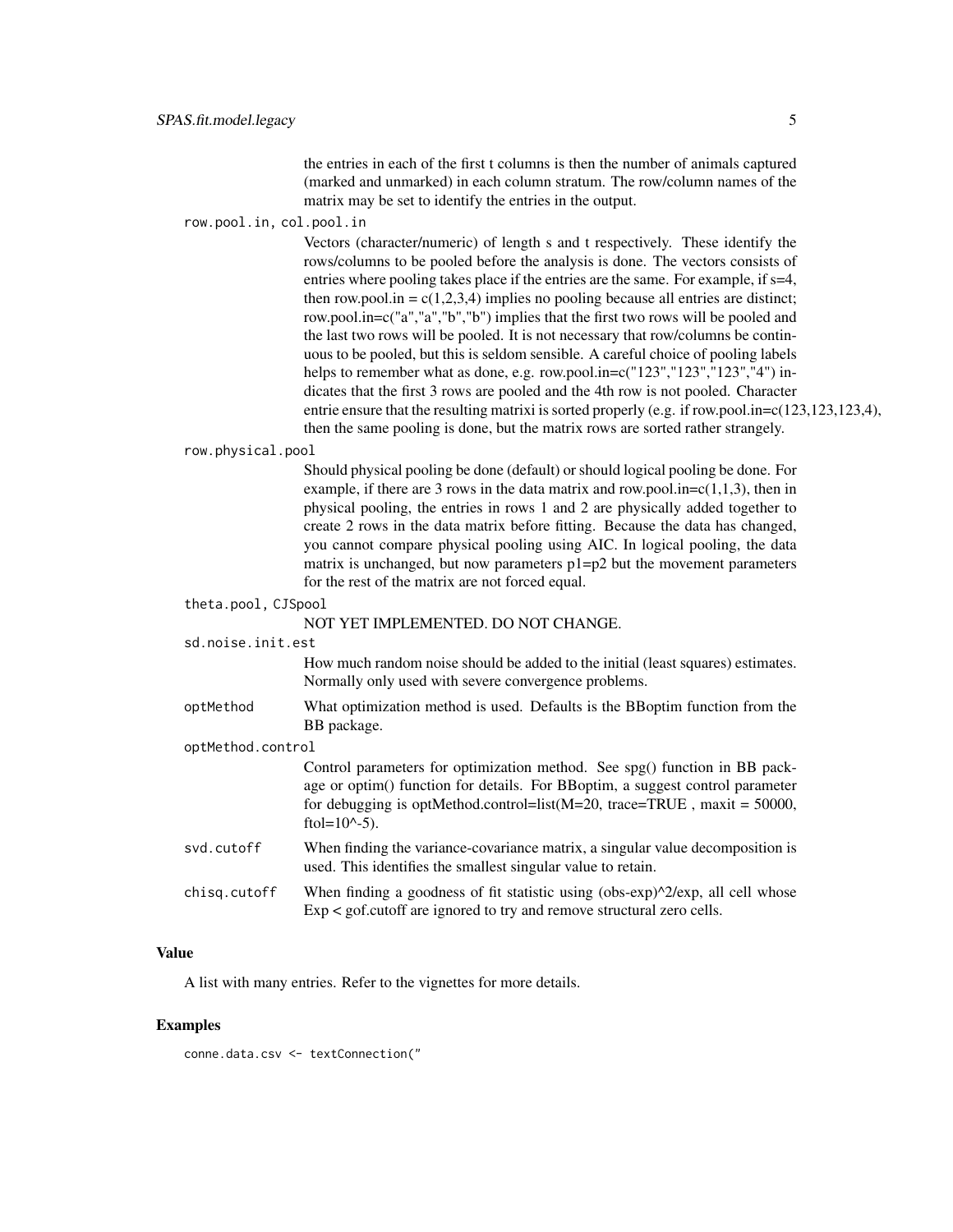<span id="page-5-0"></span>

| 9 |  | , 21, 0, 0, 0,                                                         |                                           |  | 0, | 171                                                             |                                                                                                                                                 |  |
|---|--|------------------------------------------------------------------------|-------------------------------------------|--|----|-----------------------------------------------------------------|-------------------------------------------------------------------------------------------------------------------------------------------------|--|
|   |  | 0, 101, 22, 1, 0, 0, 763                                               |                                           |  |    |                                                                 |                                                                                                                                                 |  |
|   |  | $0$ , $0$ , 128 , 49 , $0$ , $0$ ,                                     |                                           |  |    | 934                                                             |                                                                                                                                                 |  |
|   |  | $0$ , $0$ , $0$ , $48$ , $12$ , $0$ ,                                  |                                           |  |    | 434                                                             |                                                                                                                                                 |  |
|   |  | 0, 0, 0, 0, 7, 0,                                                      |                                           |  |    | - 49                                                            |                                                                                                                                                 |  |
|   |  | $\begin{matrix}0 & , & 0 & , & 0 & , & 0 & , & 0 & , & 0 \end{matrix}$ |                                           |  |    | $\overline{4}$                                                  |                                                                                                                                                 |  |
|   |  | 351, 2736 , 3847 , 1818 , 543 , 191 ,                                  |                                           |  |    | 0")                                                             |                                                                                                                                                 |  |
|   |  |                                                                        |                                           |  |    | conne.data <- as.matrix(read.csv(conne.data.csv, header=FALSE)) |                                                                                                                                                 |  |
|   |  | close(conne.data.csv)                                                  |                                           |  |    |                                                                 |                                                                                                                                                 |  |
|   |  |                                                                        |                                           |  |    |                                                                 |                                                                                                                                                 |  |
|   |  |                                                                        | $col. pool. in = c(1, 2, 3, 4, 56, 56)$ , |  |    | optMethod.control=list(ftol=.0001))                             | ,"mod1 <- SPAS.fit.model.legacy(conne.data, model.id="Pooling rows 1/2, 5/6; pooling columns 5/6<br>row.pool.in=c("12","12","3","4","56","56"), |  |

| SPAS.print.model | Print the results from a fit of a Stratified-Petersen (SP) model when |
|------------------|-----------------------------------------------------------------------|
|                  | using the TMB optimizer                                               |

#### Description

This function makes a report of the results of the model fitting .

#### Usage

SPAS.print.model(x)

#### Arguments

x A result from the model fitting. See SPAS.fit.model.

#### Value

A report to the console. Refer to the vignettes.

#### Examples

```
conne.data.csv <- textConnection("
9 , 21 , 0 , 0 , 0 , 0 , 171
0 , 101 , 22 , 1 , 0 , 0 , 763
0 , 0 , 128 , 49 , 0 , 0 , 934
0 , 0 , 0 , 48 , 12 , 0 , 434
0 , 0 , 0 , 0 , 7 , 0 , 49
0 , 0 , 0 , 0 , 0 , 0 , 4
351, 2736 , 3847 , 1818 , 543 , 191 , 0")
conne.data <- as.matrix(read.csv(conne.data.csv, header=FALSE))
close(conne.data.csv)
```
mod1 <- SPAS.fit.model(conne.data, model.id="Pooling rows 1/2, 5/6; pooling columns 5/6",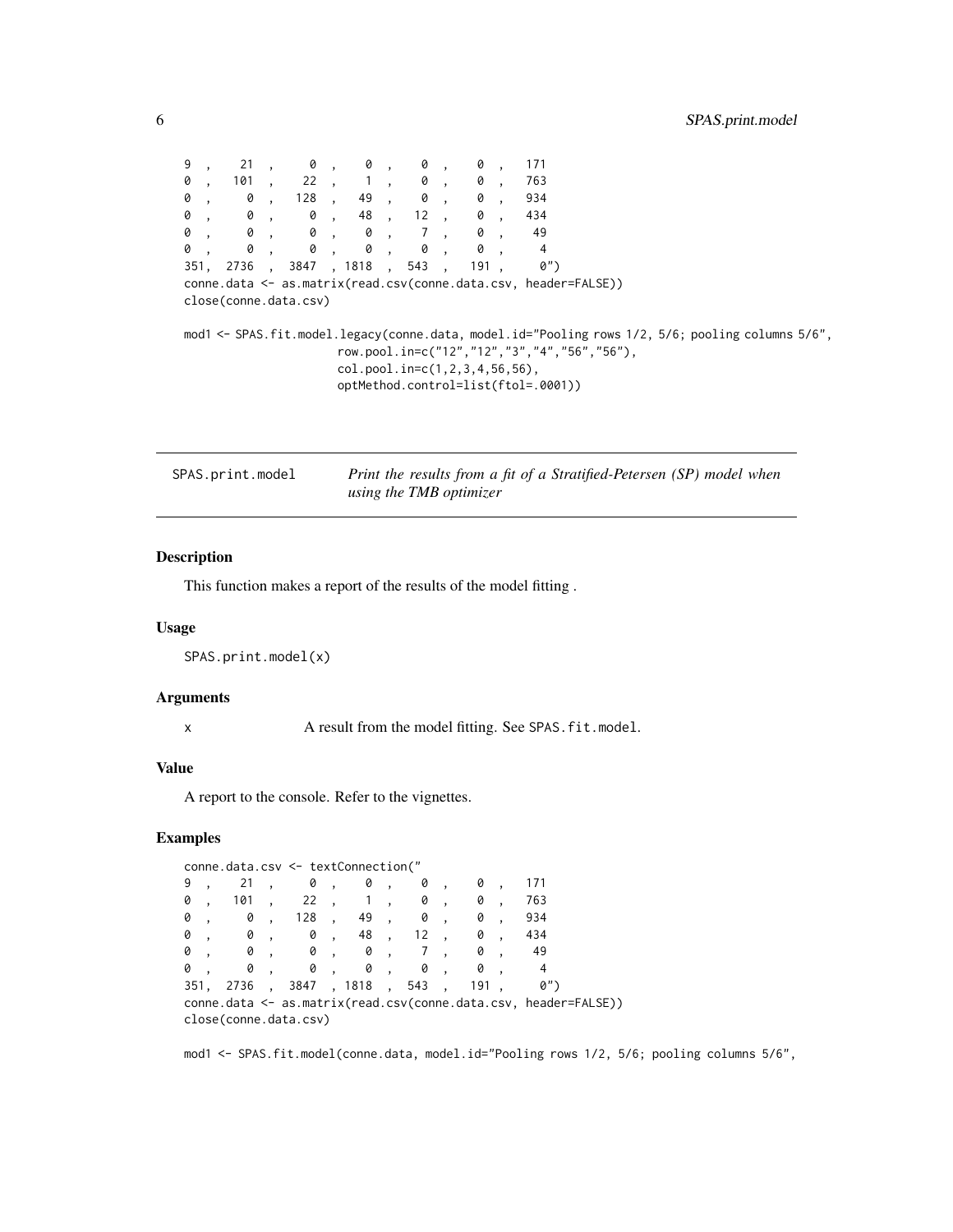row.pool.in=c("12","12","3","4","56","56"), col.pool.in=c(1,2,3,4,56,56))

<span id="page-6-0"></span>SPAS.print.model(mod1)

SPAS.print.model.legacy

*Print the results from a fit of a Stratified-Petersen (SP) model from the legacy (i.e. pre using TMB) code*

#### Description

This function makes a report of the results of the model fitting .

#### Usage

SPAS.print.model.legacy(x)

#### Arguments

x A result from the model fitting. See SPAS.fit.model.

### Value

A report to the console. Refer to the vignettes.

#### Examples

|    |  | conne.data.csv <- textConnection("          |                                       |  |  |                                                                                                                                                 |  |  |  |  |
|----|--|---------------------------------------------|---------------------------------------|--|--|-------------------------------------------------------------------------------------------------------------------------------------------------|--|--|--|--|
|    |  | 9, 21, 0, 0, 0, 0, 0, 171                   |                                       |  |  |                                                                                                                                                 |  |  |  |  |
| 0, |  | 101, 22, 1, 0, 0, 763                       |                                       |  |  |                                                                                                                                                 |  |  |  |  |
|    |  | $0$ , $0$ , 128 , 49 , $0$ , $0$ ,          |                                       |  |  | 934                                                                                                                                             |  |  |  |  |
|    |  | $0$ , $0$ , $0$ , $48$ , $12$ , $0$ , $434$ |                                       |  |  |                                                                                                                                                 |  |  |  |  |
|    |  | 0, 0, 0, 0, 7, 0, 49                        |                                       |  |  |                                                                                                                                                 |  |  |  |  |
|    |  | 0, 0, 0, 0, 0, 0, 4                         |                                       |  |  |                                                                                                                                                 |  |  |  |  |
|    |  | 351, 2736, 3847, 1818, 543, 191,            |                                       |  |  | $\emptyset$ ")                                                                                                                                  |  |  |  |  |
|    |  | close(conne.data.csv)                       |                                       |  |  | conne.data <- as.matrix(read.csv(conne.data.csv, header=FALSE))                                                                                 |  |  |  |  |
|    |  |                                             | $col.pool.in=c(1, 2, 3, 4, 56, 56)$ , |  |  | mod1 <- SPAS.fit.model.legacy(conne.data, model.id="Pooling rows 1/2, 5/6; pooling columns 5/6",<br>row.pool.in=c("12","12","3","4","56","56"), |  |  |  |  |

optMethod.control=list(ftol=.0001))

SPAS.print.model.legacy(mod1)